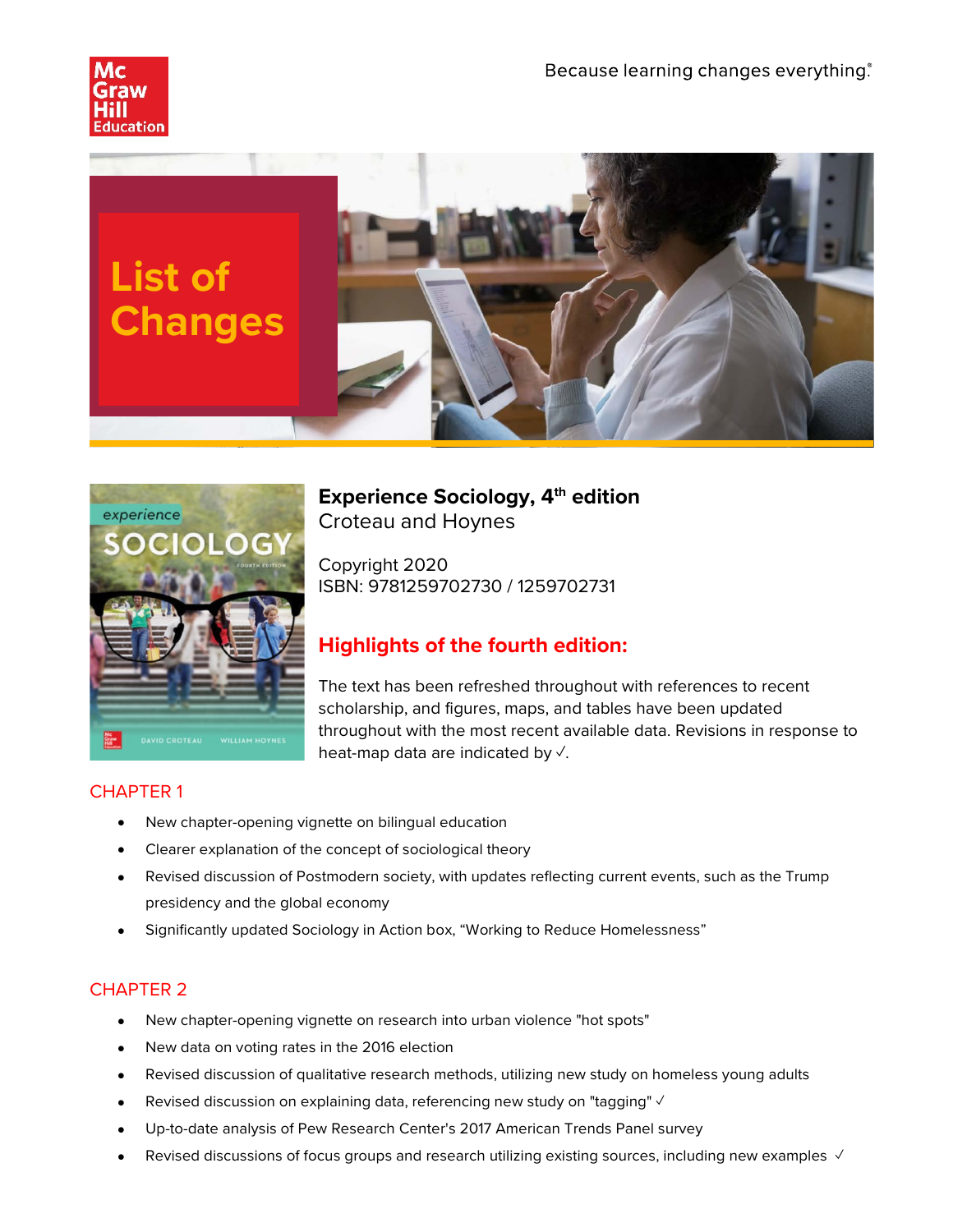- Updated Sociology in Action box, "The U.S. Census Bureau," addressing proposal to include citizenship question on 2020 questionnaire
- Updated Changing World feature, "Technology and Social Research," discussing research into massively multiplayer online games

- Updated discussion of the means through which values change over time  $\sqrt{ }$
- New Map 3.1 "The 2016 Election: Red and Blue or Purple?
- New example of attempts to preserve culture by revitalizing dying languages
- Updated Fast Forward feature, incorporating new, graphic anti-smoking ad
- Updated coverage of the criticisms of multiculturalism √

# CHAPTER 4

- Revised Introduction to social structure, utilizing the aftermath of Hurricane Maria as an example √
- New example of parent-teacher conferences in discussion of conversation analysis
- Updated Through a Sociological Lens box on organizational structure and school violence
- Updated section "Globalization and the Structure of Work" to reflect current events√
- Updated Sociology in Action box featuring Ruth Milkman
- Updated discussion of mobile phones in Africa
- Revised Changing World section on loneliness and the changing structure of friendship  $\checkmark$

# CHAPTER 5

- New chapter-opening vignette on the "Never Again" movement
- Expanded discussions of feminist approach to understanding power and Intersectionality  $\vee$
- Revised discussion of class in capitalist systems √
- Rewritten Fast Forward feature, "Social Change and Class Segregation" ✓
- New Sociology Works box, "Leveraging Power for Economic Justice"
- New Changing World feature, "Algorithms and the Power of Tech Companies" ✓

# CHAPTER 6

- Updated chapter-opening vignette on Melanie Matchett Wood and the gender gap in mathematics
- Revised discussion of "media" as an agent of socialization ✓
- Updated discussion of adolescence and adulthood ✓
- New information in epigenetics section  $√$

- Discussion of the Thomas Theorem revised for clarity  $√$
- Discussion of the partisan divide as an example of an in-group/out-group dynamic
- Revised section on social network analysis  $\sqrt{ }$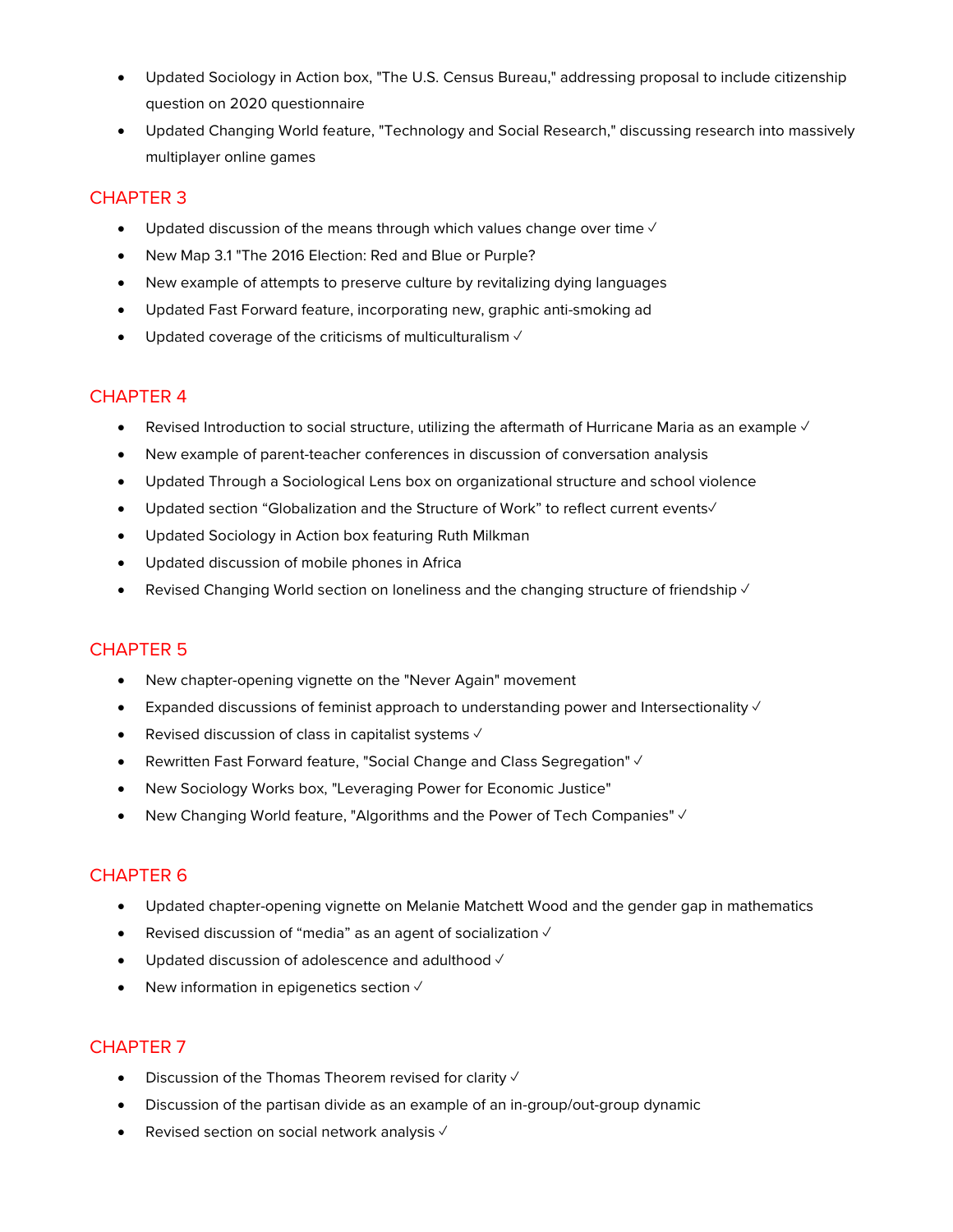- Revised and updated discussion of networks and groups in the digital age
- Updated and revised "A Changing World" section on privacy and social media

- Updated material on the impact of contact with the police on middle school students
- Significantly rewritten section on "Surveillance and Social Control," addressing current topics such as digital tracking on Facebook and through GPS, the use of "scraping" to link data about online and offline activities, the 2018 revelations regarding Cambridge Analytica's use of Facebook data, government use of digital surveillance, and recent discussions regarding privacy concerns √
- New figure, " Personal Data Likely Collected and Stored about You (a partial list)"
- Updated data on crime rates, incarceration rates, and capital punishment in the United States
- New coverage of the popularity and impact of "deviant leisure"  $\sqrt{ }$

#### CHAPTER 9

- Updated statistics on social classes In the United States
- Updated data and new figure on the distribution of income and wealth in the United States
- Updated list of occupations with the largest projected job growth
- Revised Through a Sociological Lens box on growing inequality among African Americans
- Comprehensively revised and updated discussion of the relationship between class and education ✓
- Updated discussion of U.S. poverty rates, including new statistics  $\sqrt{ }$
- Revised and updated discussion of wages, labor laws, and labor union decline, including a new figure  $\sqrt{ }$

## CHAPTER 10

- New chapter-opening vignette on the Trump presidency and race relations in the United States
- Updated data on racial and ethnic diversity in the U.S. population
- Updated data on the foreign-born population in the U.S.
- Revised discussion of unauthorized immigration ✓
- Revised and updated coverage of racial and ethnic inequality today  $\sqrt{ }$
- Expanded discussion of implicit bias
- Significantly revised section on multiracial and multiethnic identities

- Updated data on gender stratification in leadership positions in the U.S., college graduation rates by gender, and women in the workforce
- New coverage of #MeToo movement
- Updated coverage of human trafficking and globalization
- Updated coverage of same-sex relationships, Including new map "Sexual Orientation Laws Around the World"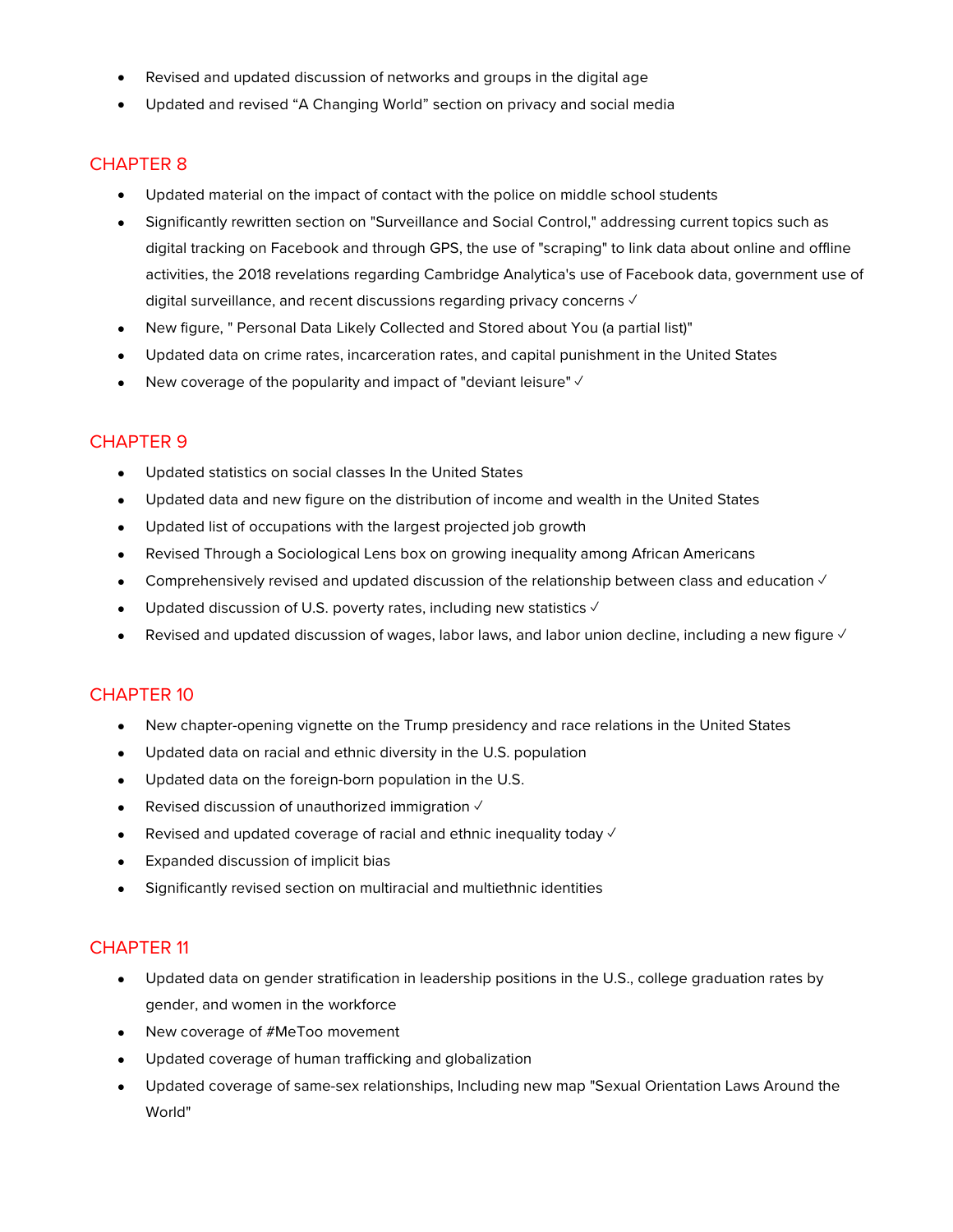- New chapter-opening vignette on a minister who left his religion
- Updated data on marriage and cohabitation rates, the average age of first marriage, and the divorce rate in the U.S.
- Revised discussion of unmarried and single parents  $\checkmark$
- New figure, "U.S. Fertility Rate (Total Births Per Woman)
- Updated data on the religious composition of the United States
- Updated discussion of secularism in the United States

#### CHAPTER 13

- Updated data on global literacy rates, educational attainment and median income, graduation rates, and college cost and student debt,
- Revised discussion of the effects of cultural capitol √
- Updated discussion of the increasing segregation of U.S. schools  $\checkmark$
- Updated coverage of standardized testing, including new map "Common Core in the United States"
- Updated discussions of charter schools, online learning, for-profit colleges, and cyberbullying
- New coverage of 208 teacher strikes in various states
- Updated coverage of emotional labor in the U.S. workplace
- Updated discussions of outsourcing, the sharing economy, and precarious work

## CHAPTER 14

- New chapter-opening vignette on the data Facebook gathers from its users
- Significant revisions for clarity throughout, including new organizational structure, clearer and more logical headings, and new figures and tables √
- New figures include "Daily Time Spent with Select Media by Generation," "Racial and Ethnic Representation on Prime-Time Broadcast TV Networks by Season," " Digital Divide: U.S. Adults Who Do Not Use the Internet, 2018," and "Global Internet Usage, 2018" √
- New tables include "Types of Media and Their Usual Characteristics" and "Select Media-Related Companies by Revenue, 2017" √
- Updated discussion of college students' credit card debt
- Expanded and updated coverage of product Integration and stealth advertising  $\sqrt{ }$
- Significantly revised and updated section "Targeting Consumers in the Digital Age" ✓

- Clarifying revisions made to the sections on nomadic life and rural life
- New material on the "urban renaissance"
- Updated material in the sections on suburban and rural life  $\sqrt{ }$
- Updated material on environmental threats